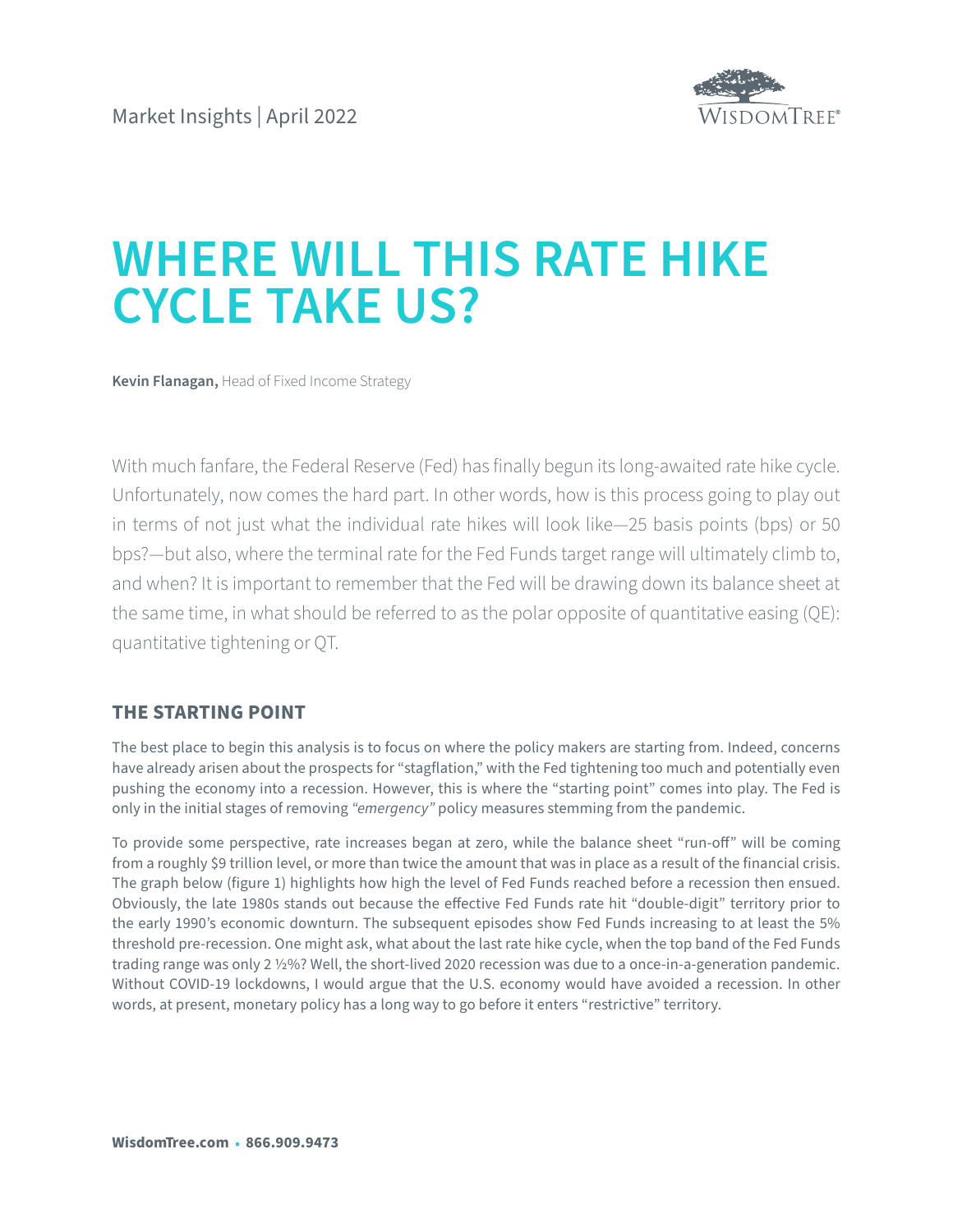

Source: St. Louis Fed, as of 3/31/22. (1/1/1987–3/31/2022).

# **ON THE "QT"**

Fed rate hikes certainly garner the lion's share of the headlines, and rightfully so. But the policy makers' plans to reduce its balance sheet are rather important for the rate outlook as well.



Source: Federal Reserve, as of 3/24/22. (1/1/20–3/19/22).

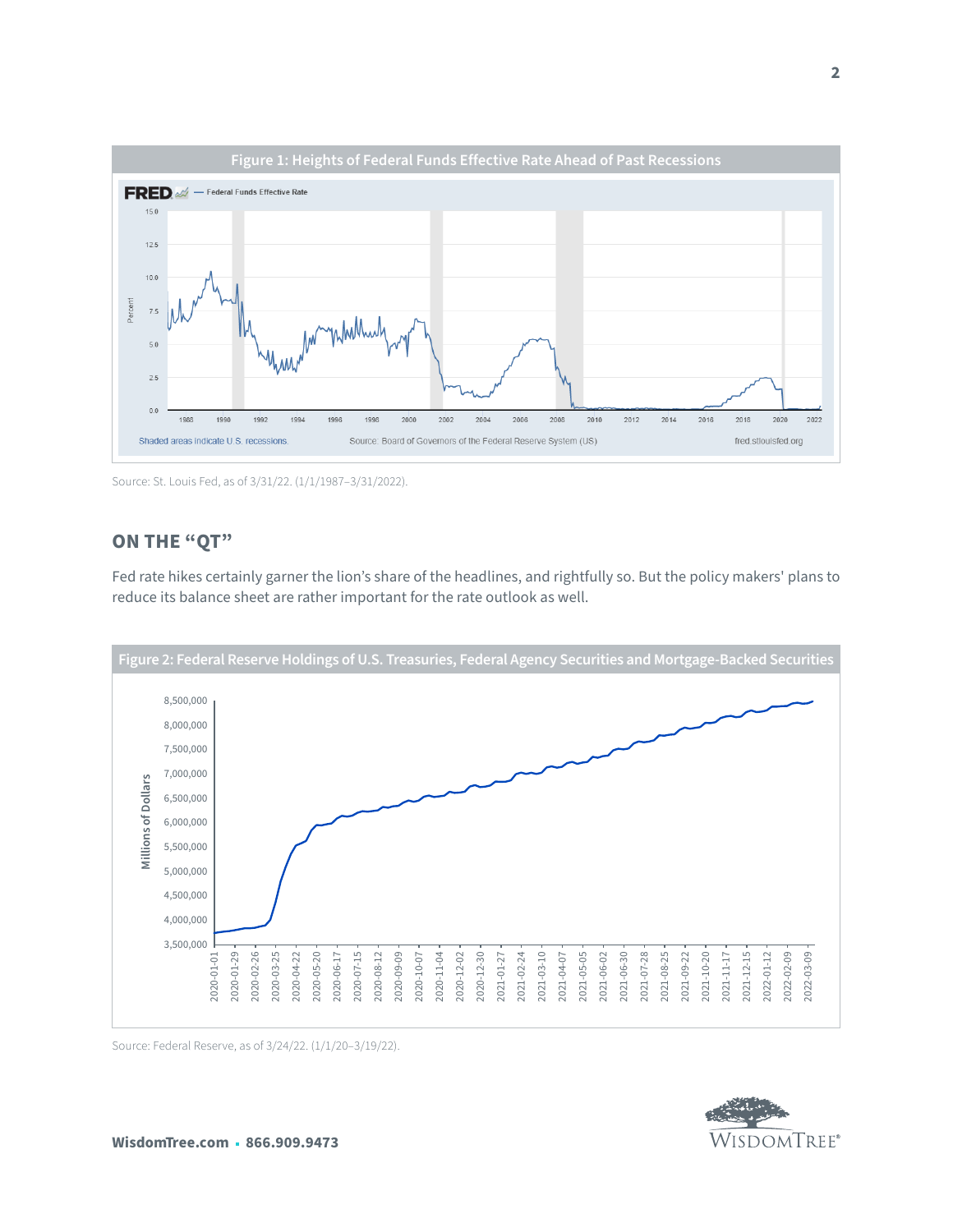The Fed wrapped up its latest quantitative ease (QE4) program in March, when the policy makers bought an incredible \$4.8 trillion in U.S. Treasuries (USTs) and mortgage-backed securities (MBS) (figure 2). (The Fed did not buy any federal agency securities in this round of QE.) Think about that number for a minute. QE1, QE2 and QE3 purchases all added up to bring their total securities holdings to about \$4.25 trillion over a six-year period (2008–2014). The just-completed QE4 surpassed that total in just two years.

So, let's look at where and how the Fed added to its balance sheet (figure 3) from its pre-COVID-19 readings in early 2020. As I just mentioned, total holdings more than doubled to roughly \$8.5 trillion, with USTs making up 72% of the overall increase, or \$3.4 trillion. For the record, MBS purchases made up the remainder, with an increase of \$1.3 trillion. Within the UST component, 42% of the Fed's buying occurred in maturities that are five years or greater. Against this backdrop, it is reasonable to assume that this sector of the UST curve, which includes the 10-Year maturity, will see a visible drawdown once the Fed begins this part of its exit strategy.

| Figure 3: Federal Reserve Holdings of U.S. Treasuries, Mortgage-Backed Securities and Federal Agency<br>Securities Balance Sheet (millions of dollars-details may not add due to rounding) |                        |           |           |           |
|--------------------------------------------------------------------------------------------------------------------------------------------------------------------------------------------|------------------------|-----------|-----------|-----------|
|                                                                                                                                                                                            |                        | 1/1/2020  | 3/16/2022 | Change    |
| <b>Total Holdings</b>                                                                                                                                                                      |                        | \$3,740.0 | \$8,490.5 | \$4,750.5 |
|                                                                                                                                                                                            |                        |           |           |           |
| U.S. Treasuries                                                                                                                                                                            |                        | \$2,328.9 | \$5,758.3 | \$3,429.4 |
|                                                                                                                                                                                            | 1-Year or less         | 465.8     | 1,167.3   | 701.5     |
|                                                                                                                                                                                            | Over 1-Year to 5-Years | 901.0     | 2,183.3   | 1,282.3   |
|                                                                                                                                                                                            | Over 5-Years           | 962.1     | 2,407.7   | 1,445.6   |
|                                                                                                                                                                                            |                        |           |           |           |
| Mortgage-Backed Securities (MBS)                                                                                                                                                           |                        | \$1,408.7 | \$2,729.9 | \$1,321.2 |
| <b>Federal Agency Securities</b>                                                                                                                                                           |                        | \$2.3     | \$2.3     | \$0.0     |

Source: Federal Reserve, as of 3/24/22.

Not to get too technical, but there are two ways the Fed can reduce its securities holdings. The most obvious method would be to implement outright sales of its UST and/or MBS positions. This option will more than likely come later rather than sooner. That brings us to option 2, which is more passive in nature. This method allows its maturing/redeemed holdings to roll off without full replacement, which is the Fed's first choice. So, what should investors expect to see from QT? According to Federal Reserve Chair Jerome Powell (Chair Powell), the balance sheet drawdown will "look similar to last time" but "move faster than last time."

### **THE RATE HIKES**

The money and bond markets have certainly exhibited an interesting pattern when trying to figure out what Fed rate hikes might look like. Earlier in the year, the implied probability for Fed Funds Futures revealed a more deliberate path for rate hikes in 2022, with 25-bp moves being the norm. A 50-bp increase was really yet to be considered. Indeed, "only" three increases were priced in to begin 2022, but as investors witnessed, this outlook changed quickly. By the end of January, expectations shifted for five hikes, and February began the move to potentially factor in a 50-bp move to the upside.

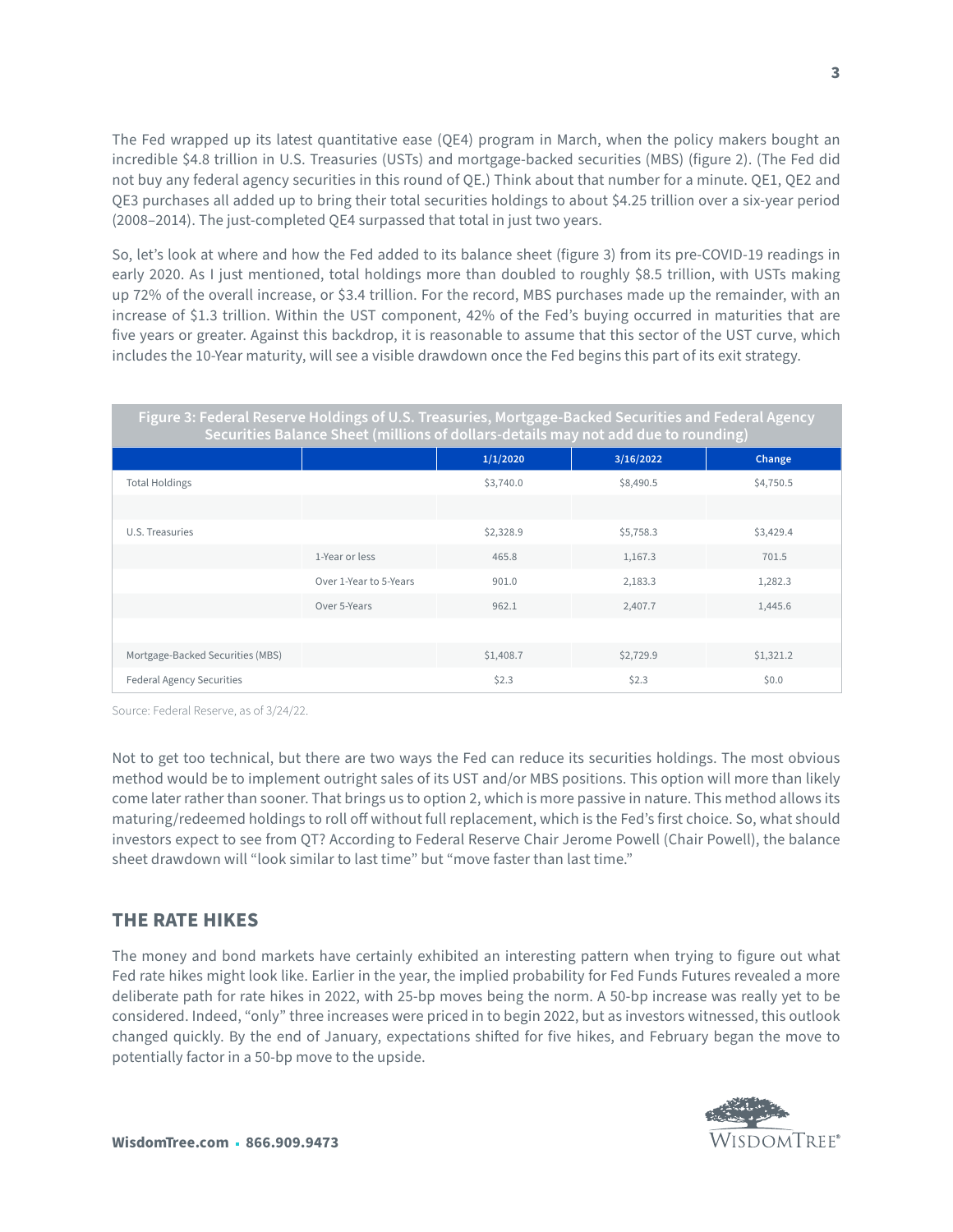Led by recent comments from Chair Powell, as of this writing, Fed Funds Futures have now priced in a total of 200 bps more in additional tightening this calendar year. In order to achieve this number of rate increases, the math points you to the possibility of more than one 50-bp hike, which would bring the Fed Funds trading range to 2 ¼%–2 ½%. Interestingly, this was the exact level of Fed Funds when the Fed *finished* its previous rate hike cycle in 2018.

The difference this time around is that this level would more than likely not be the terminal rate for Fed Funds. We still have 2023 rate hikes to look forward to. Thus, it is entirely possible the markets could be looking at a top end of the Fed Funds trading range of 3%, 3 ¼% or maybe even 3 ½% when all is said and done.

Comparisons have been made to the Greenspan/Bernanke<sup>1</sup> 2004–2006 rate hike episode (a 25-bp increase per each Federal Open Market Committee (FOMC) meeting). However, Powell & Co. seem to be guiding the markets to a more front-loaded approach for this go-round. Instead of getting caught up in the world of Fed Funds Futures (their track record does leave something to be desired), investors should focus on the broader picture, and the clear-cut message from the Fed is that rates are going higher.

# **CAN'T FORGET THE YIELD CURVE**

Given the lion's share of headlines of late, one has to address the shape of the yield curve. The UST 2-Year/10-Year spread is one of the more closely watched measures on this front, and yes, it has already touched into negative territory, albeit just barely. Nevertheless, this development certainly "hit the tape" in a noteworthy fashion. In what was an unusual scenario, going back to 1990, the shape of this construct was the narrowest it had ever been going into a rate hike cycle. So, an inversion was not really that much of a leap.





As one can see in figure 4, the predictive nature (in terms of a recession) of an inverted UST 2s/10s curve is impressive over time. But is there anything different this time around? Perhaps the most notable factor to consider is the Fed's just-completed QE4 program. As I stated earlier, the policy makers bought almost \$1.5 trillion in USTs

 $1$  Refers to Alan Greenspan's (1987–2006) and Ben S. Bernanke's (2006–2014) terms as Chairs of the Federal Reserve of the United States.

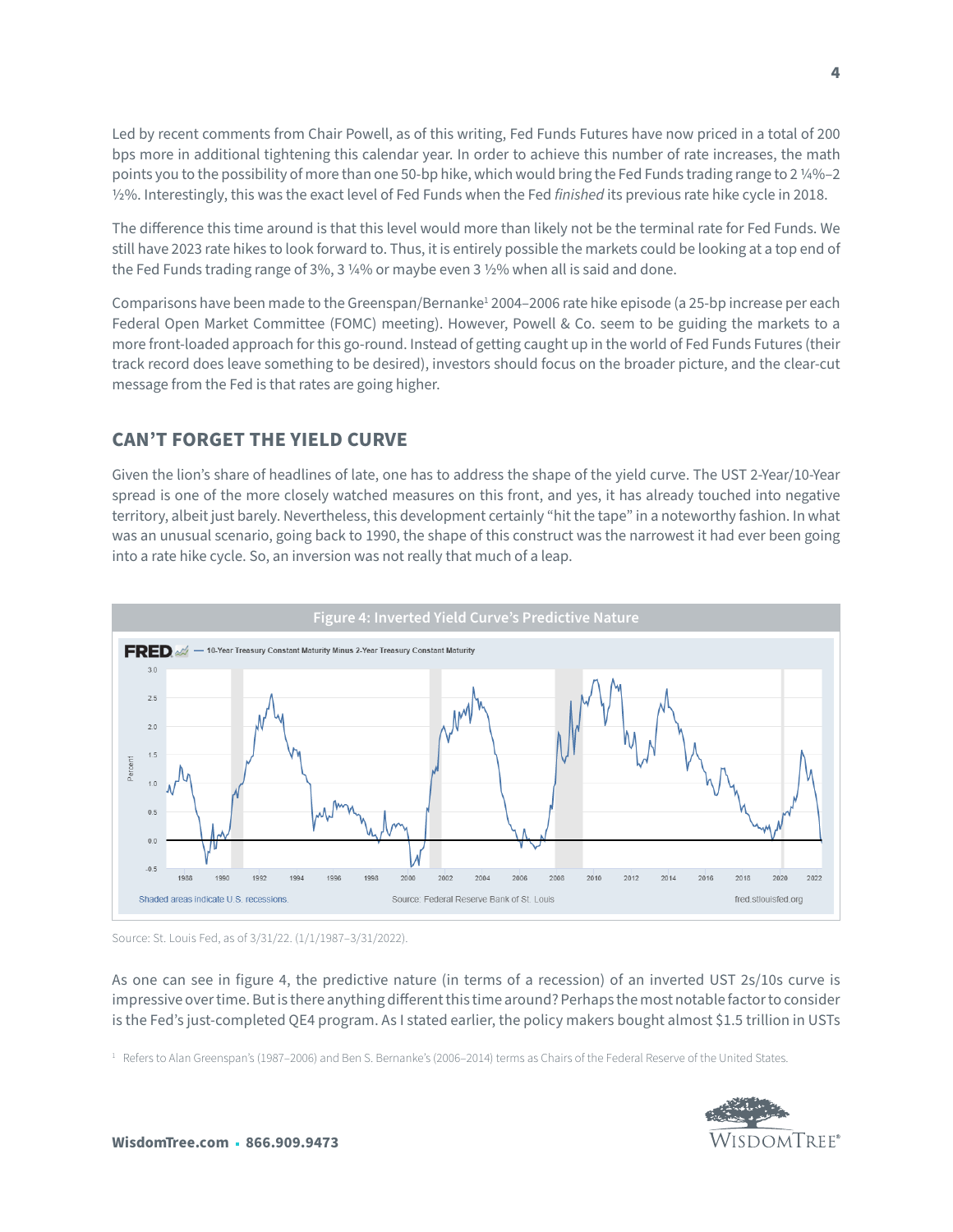with maturities five years or greater. It is readily apparent this incredibly large sum of purchases has no doubt served to keep a lid of sorts on the UST 10-Year yield.

So, let's take a look at an alternate yield curve measure in figure 5 that is also closely followed, the UST 3mo/10yr gauge. Once again, much like the UST 2s/10s differential, this construct has a very good track record as being a leading indicator of a recession following an inversion. However, if you look closely at these two graphs, you'll notice two completely different landscapes. In the case of the UST 2s/10s curve, it is quite clear there has been a distinct narrowing trend, with the spread declining by 75 bps year-to-date. In contrast, the UST 3mo/10yr spread has actually widened 35 bps thus far in 2022.



Source: St. Louis Fed, as of 3/31/22. (1/1/1987–3/31/2022).

Which curve should we put more weight on? At this juncture, I feel the UST 3mo/10yr curve aligns more closely with the earlier points I was making regarding the Fed's "starting points."

## **CONCLUSION**

Powell & Co. have made it crystal clear where interest rates will be headed…up. Against this backdrop, investors should be considering strategies to mitigate the potential for higher yields in the bond market. As we've seen thus far in 2022, rising rates can and will most likely continue to occur across the board, with even short duration and Treasury Inflation-Protected Securities (TIPS) being susceptible to this trend.

With literally "nowhere to run or hide" in this environment, investors may wish to consider one solution that is actually designed for Fed rate hikes: Treasury floating rate notes (FRNs). These securities are offered in two-year maturities and are reset with the weekly 3-month t-bill auction. As a result, the UST FRN yield "floats with the Fed."

The **WisdomTree Floating Rate Treasury Fund (USFR)** offers investors a means to tap into this strategy and help protect their bond portfolio for what could be looming ahead over the next two years.

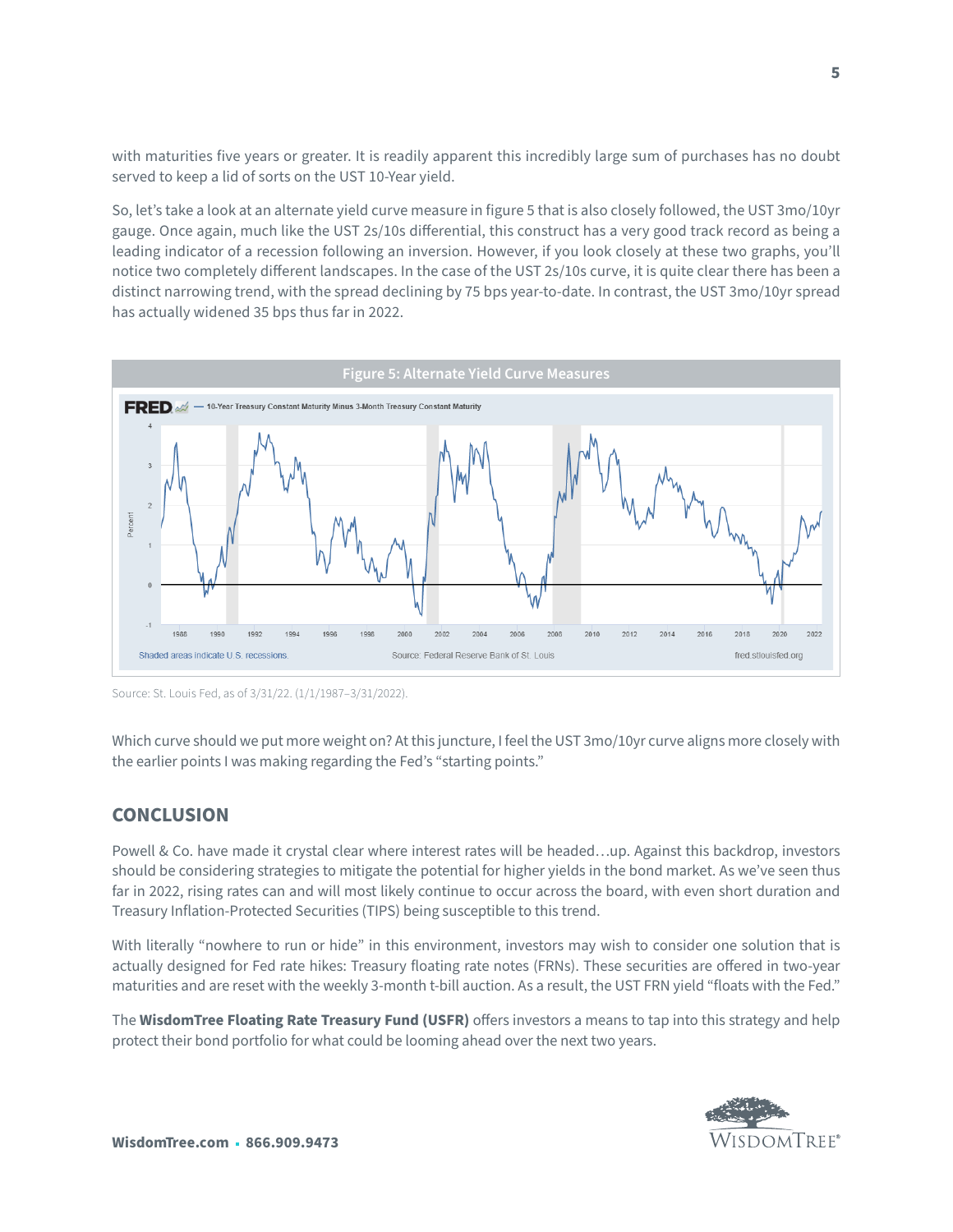#### **Glossary:**

Balance sheet: refers to the cash and cash equivalents part of the Current Assets on a firms balance sheet and cash available for purchasing Balance sheet: Refers to the cash and cash equivalents part of the current assets on a firm's balance sheet and cash available for purchasing new positions. Basis point: 1/100th of 1 percent. Bond: A fixed-income instrument that represents a loan made by an investor to a borrower (typically corporate or governmental). Drawdowns: Periods of sustained negative trends of return. Duration: A measure of a bond's sensitivity to changes in interest rates. The weighted average accounts for the various durations of the bonds purchased as well as the proportion of the total government bond portfolio that they make up. Effective Federal Funds Rate: The interest rate banks charge each other for overnight loans to meet their reserve requirements. Also known as the Federal Funds Rate, the effective Federal Funds Rate is set by the Federal Open Market Committee, or FOMC. Fed Fund Futures: A financial instrument that lets market participants determine the future value of the Federal Funds Rate. Fed Funds target range: The interest rate band the Federal Open Market Committee decides to implement for the Federal Funds Rate. Fed interest rates: Refers to the Federal Funds Rate, which is the rate that banks that are members of the Federal Reserve system charge on overnight loans to one another. The Federal Open Market Committee sets this rate. Also referred to as the "policy rate" of the U.S. Federal Reserve. Fed tightening: Refers to the Federal Reserve enacting monetary policies that have the overall impact of reducing the availability of credit, which is widely thought to have the potential to slow economic growth. Federal agency security: A low-risk debt obligation that is issued by a U.S. government-sponsored enterprise (GSE) or other federally related entity. Federal Funds (Fed Funds): Excess reserves that commercial banks and other financial institutions deposit at regional Federal Reserve banks. Federal Funds Rate: The rate that banks that are members of the Federal Reserve system charge on overnight loans to one another. The Federal Open Market Committee sets this rate. Also referred to as the "policy rate" of the U.S. Federal Reserve. Federal Open Market Committee (FOMC): The branch of the Federal Reserve Board that determines the direction of monetary policy. Federal Reserve: The Federal Reserve System is the central banking system of the United States. Floating rate notes (FRN): A bond that has a variable interest rate versus a fixed rate note that has an interest rate that doesn't fluctuate. The interest rate is tied to a short-term benchmark rate. Interest rates: The rate at which interest is paid by a borrower for the use of money. Maturity: The amount of time until a loan is repaid. Monetary policy: Actions of a central bank or other regulatory committee that determine the size and rate of growth of the money supply, which in turn affects interest rates. Monetary tightening: A course of action undertaken by the Federal Reserve to constrict spending in an economy that is seen to be growing too quickly or to curb inflation when it is rising too fast. Mortgage-backed securities (MBS): Fixed income securities that are composed of multiple underlying mortgages. Quantitative easing (QE): A government monetary policy occasionally used to increase the money supply by buying government securities or other securities from the market. Quantitative easing increases the money supply by flooding financial institutions with capital in an effort to promote increased lending and liquidity. Quantitative tightening (QT): Quantitative tightening is the reverse process of quantitative easing whereby securities are either sold or the proceeds of maturing securities are not reinvested, with the goal of tightening economic conditions to prevent the economy from overheating. Rate hike: Refers to an increase in the policy rate set by a central bank. In the U.S., this generally refers to the target Federal Funds Rate. Recession: Two consecutive quarters of negative GDP growth, characterized generally by a slowing economy and higher unemployment. Run-off: Reduction of a loan portfolio as loans are paid off at scheduled maturity dates or when borrowers prepay their loans. Spread: Typically refers to the difference between a measure of yield for one asset class and a measure of yield for either a different subset of that asset class or a different asset class entirely. Stagflation: A situation in which the inflation rate is high, the economic growth rate slows. Terminal rate: The terminal rate is what economists call the natural or neutral interest rate. It is the rate that is consistent with full employment and capacity utilization and stable prices. Treasury: Debt obligation issued by the U.S. government with payments of principal and interest backed by the full faith and credit of the U.S. government. Treasury bill (t-bill): A Treasury bill is a short-term debt obligation backed by the U.S. government with a maturity of one month (four weeks), three months (13 weeks) or six months (26 weeks). Treasury Inflation-Protected Securities (TIPS): Bonds issued by the U.S. government. TIPS provide protection against inflation. The principal of a TIPS increases with inflation and decreases with deflation, as measured by the Consumer Price Index. When a TIPS matures, you are paid the adjusted principal or original principal, whichever is greater. U.S. Treasury (UST): United States Treasury, the federal government division that manages U.S. finances. UST is commonly used to reference debt that is issued by the United States. Yield: The income return on an investment. Refers to the interest or dividends received from a security that is typically expressed annually as a percentage of the market or face value. Yield curve: Graphical depiction of interest rates on government bonds, with the current yield on the vertical axis and the years to maturity on the horizontal axis.